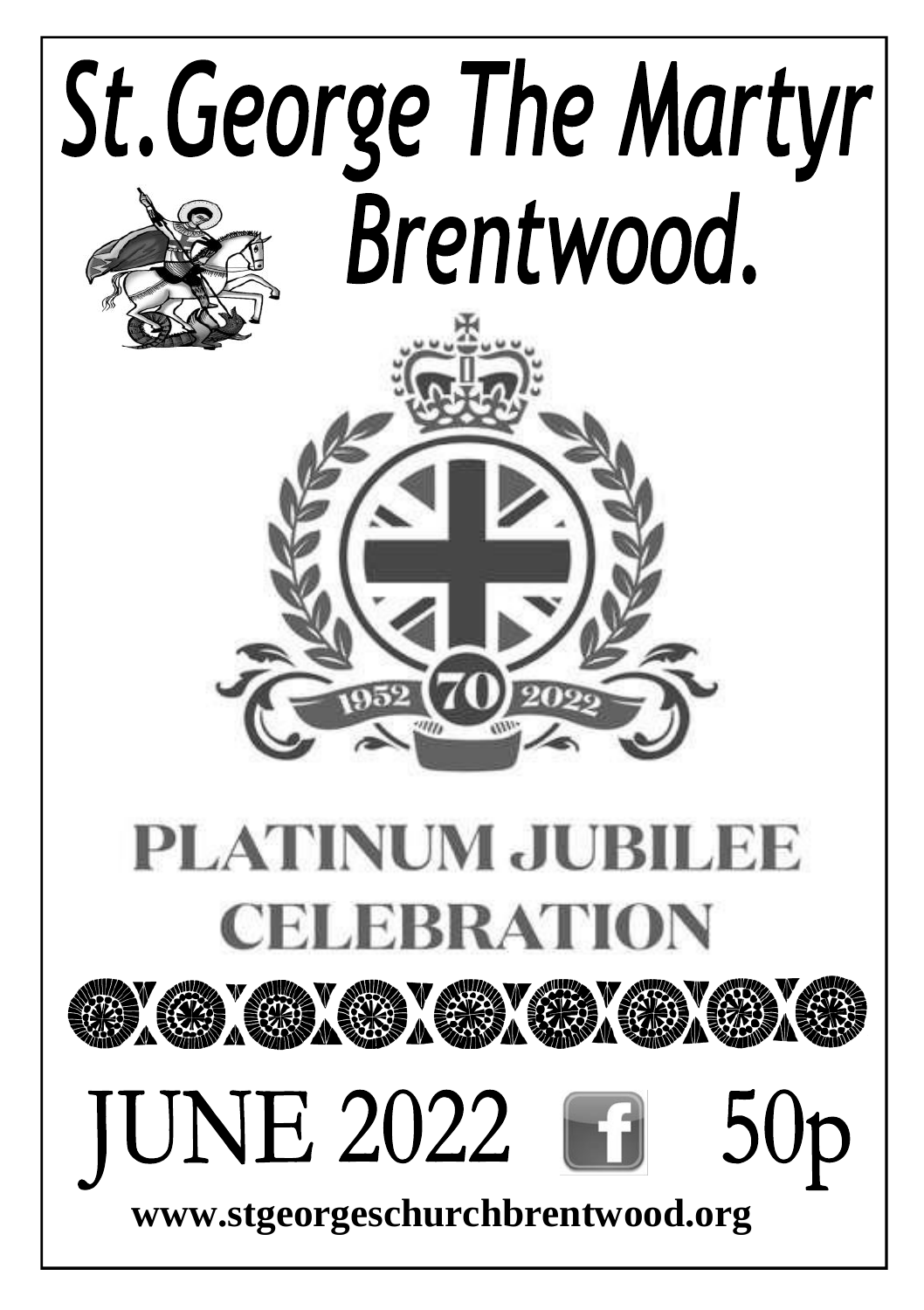#### **PARISH CHURCH of St GEORGE THE MARTYR**

|                                                                                     |                                                                                                                           | Priest in Charge. Revd : Jane Bradbury                                                          |           | Tel: 01277 212054              |  |
|-------------------------------------------------------------------------------------|---------------------------------------------------------------------------------------------------------------------------|-------------------------------------------------------------------------------------------------|-----------|--------------------------------|--|
| www.stgeorgeschurchbrentwood.org<br>Web Site:                                       |                                                                                                                           |                                                                                                 |           |                                |  |
| Names of the Sick To be given to Lesley Tanner as early as possible on 01277 215619 |                                                                                                                           |                                                                                                 |           |                                |  |
| Confessions                                                                         | by appointment, see Jane Bradbury                                                                                         |                                                                                                 |           |                                |  |
|                                                                                     | Enquiries For Baptism, Banns of Marriage etc. see website for Details.<br>Funerals contact: Jane Bradbury on 02177 212054 |                                                                                                 |           |                                |  |
|                                                                                     |                                                                                                                           | Churchwardens Beverley Smith 56 Hutton Drive Brentwood<br>Clive Tanner 60 Warescot Rd Brentwood |           | Tel No 223054<br>Tel No 215619 |  |
| P.C.C.Officers                                                                      |                                                                                                                           |                                                                                                 |           |                                |  |
|                                                                                     |                                                                                                                           | Secretary Mrs P Wood 12 Warescot Close, Brentwood<br>Treasurer Mrs L Tanner 60 Warescot Road    | Brentwood | Tel No 214340<br>Tel No 215619 |  |
| PARISH ORGANISATIONS                                                                |                                                                                                                           |                                                                                                 |           |                                |  |
| <b>Contact: Brownies</b><br>Brown Owl                                               | 5.30-7.00 pm.<br>Tel No 215179                                                                                            |                                                                                                 |           |                                |  |
| Hall Secretary Mrs Pam Wood, 12 Warescot Close, Brentwood<br>Tel No 214340          |                                                                                                                           |                                                                                                 |           |                                |  |
| For bookings please telephone between 6.00 and 10.00 pm.                            |                                                                                                                           |                                                                                                 |           |                                |  |
| Organisations within the Parish but not attached to St George's                     |                                                                                                                           |                                                                                                 |           |                                |  |
| Kind Hearts Pre School - Megan Desmond<br>Tel. 07852413334                          |                                                                                                                           |                                                                                                 |           |                                |  |

Magazine Editors : Lesley and Clive Tanner 60 Warescot Road Tel No 215619 **leclictanner@gmail.com**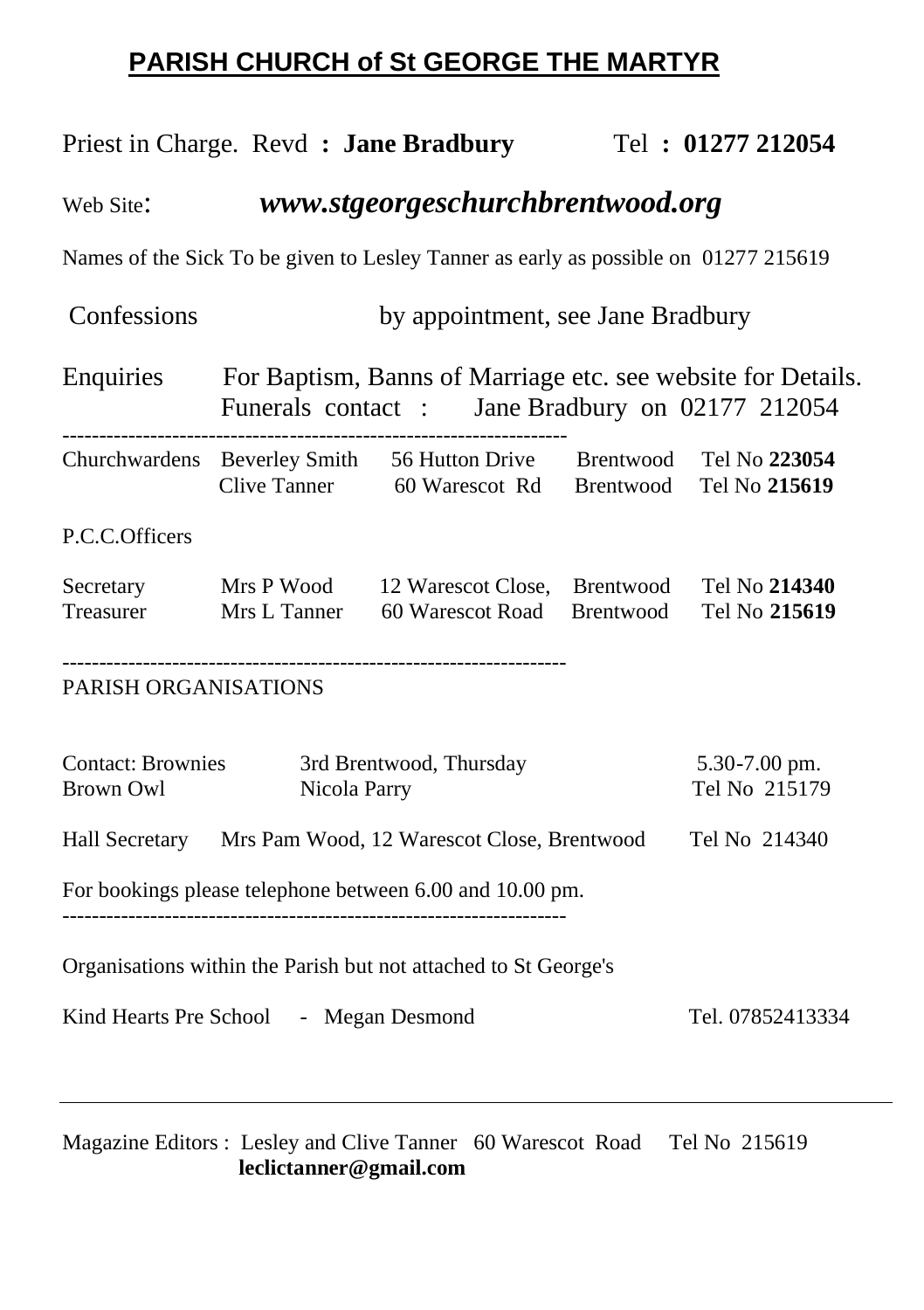Dear friends,

It is interesting to observe how wrong information gets about – Fake News as we have come to know it. Facebook and other social media are renowned for the speed of their communication, but not always its accuracy. The lesson is clearly that we need to check our facts and not just believe everything we are told. This is a principle that applies to everything – at least for those of us who consider ourselves mature human beings.

It may surprise some to read that it applies to our faith too. It is no good believing something just because someone says you should. What use is a faith that is swallowed without challenge? It is perfectly reasonable and sensible to ask for supporting evidence. Nothing plays into the hands of those who oppose or misunderstand the Christian Church than the inability to say why we believe what we believe. This is of course not to say that we can prove everything we believe. There are some things that are beyond the scope of human proof, such as the resurrection of Jesus. We cannot prove it any more than others can disprove it. On the other hand we can produce evidence for it. And I was reminded when I was talking to the children of St Peter's Primary School recently that the greatest evidence for that is the existence of the Church itself. The story of the fledgling Church is told in the acts of the Apostles. How could it have survived the centuries of repeated human failing (and sometimes downright corruption) if it were simply the invention of humans,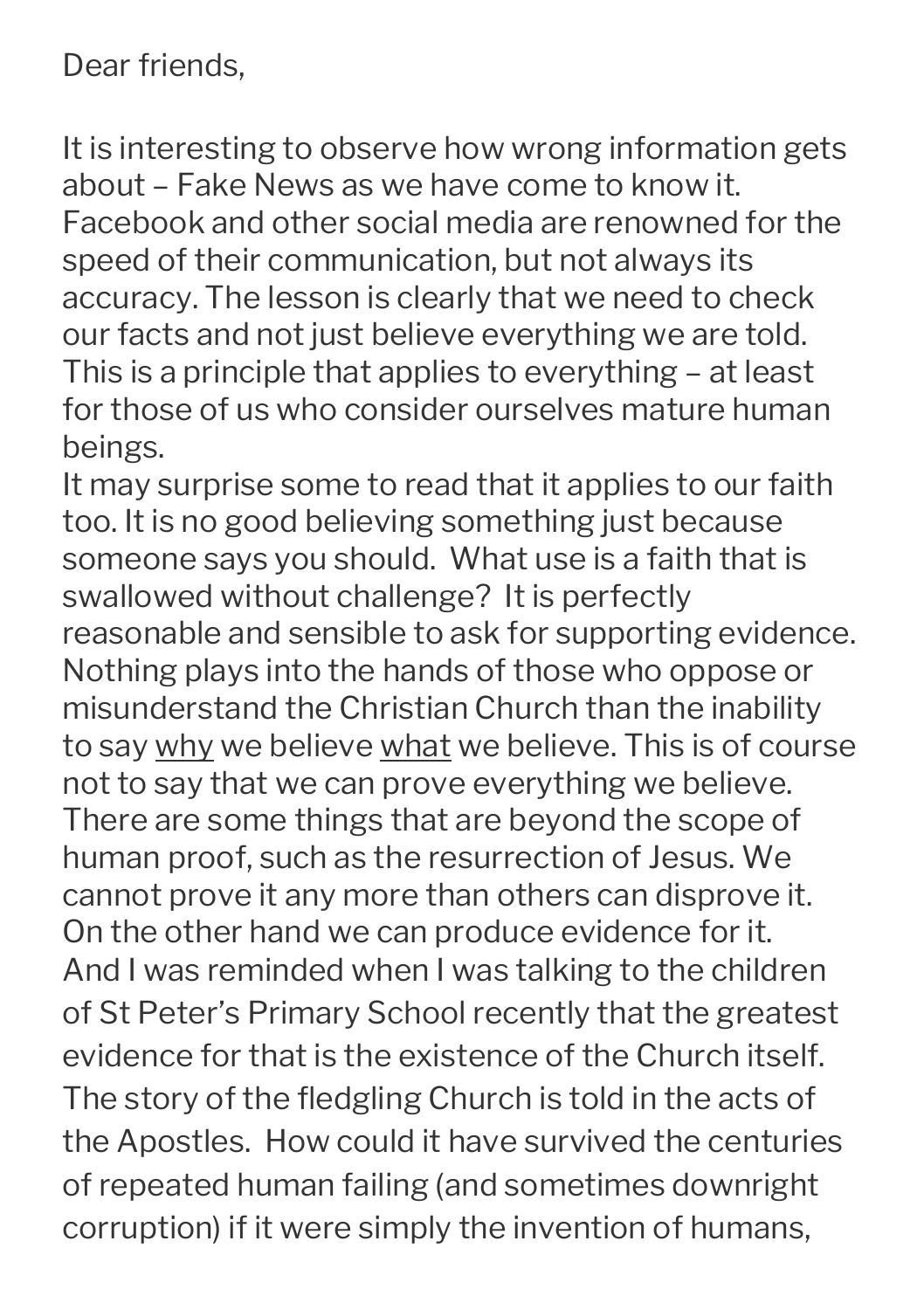however well-meaning? Somehow the Church has survived all the challenges it has faced (and its internal failures) and continues to grow world-wide. It goes on talking about the love of God. It is evidence that it is the Church of God and the means whereby people come to know of the resurrection of Jesus Christ and to discover his presence, not just as a theoretical idea, but in our experience of life.

Another reason for believing is reason itself. We should not be fooled into thinking faith is the opposite of reason. In the New Testament faith is the opposite of fear, not doubt. When it comes to some of the teaching of our Christian faith, such as the Sermon on the Mount, can it be improved? What a revolution there would be if the whole world followed what was taught there! Or if the whole world simply followed Jesus' exhortation to 'love one another as I have loved you'.

We can and we should ask questions and probe the issues. It is something that I am committed to getting better at doing in 2022.

And now for a bit of shameless advertising! The Feast of St Peter is celebrated on or near 29<sup>th</sup> June every year, and the South Weald Festival takes place around that date. This year it will be on the weekend of  $24<sup>th</sup>$ -26<sup>th</sup> June. That will encompass the school fete, the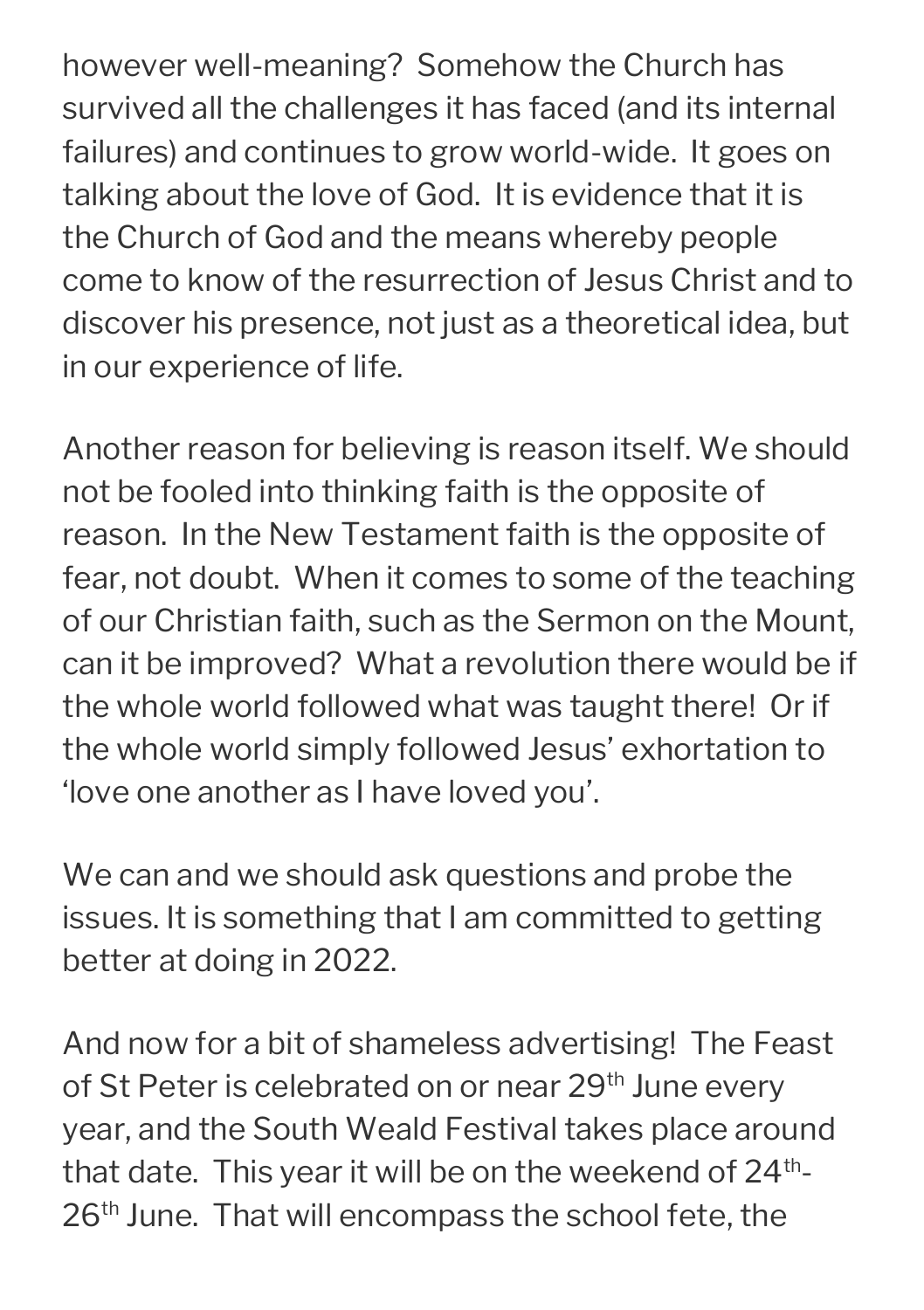church flower festival and numerous other events and activities. You can find more details on the St Peter's church website, but do come along and share in the fun!

With every blessing, **Jane** 

## Round and About

Jubilee Sunday :- 5th June at 12.30pm – South Weald Church **have invited us to a**  Bring and Share Lunch **at St Peter's South Weald after Church on Sunday. If you would like to attend, please e-mail Erica on [ericastaylor@hotmail.com](mailto:ericastaylor@hotmail.com) to let her know the dish you will bring. Dishes can be sweet or savoury , she just needs to know for numbers. Hope as many people as possible can make it.**

**Next Tea Afternoon – is on Thursday 16th June** from 2-4pm in the hall. Book exchange and tea and cake available. All welcome. Come along for a chat.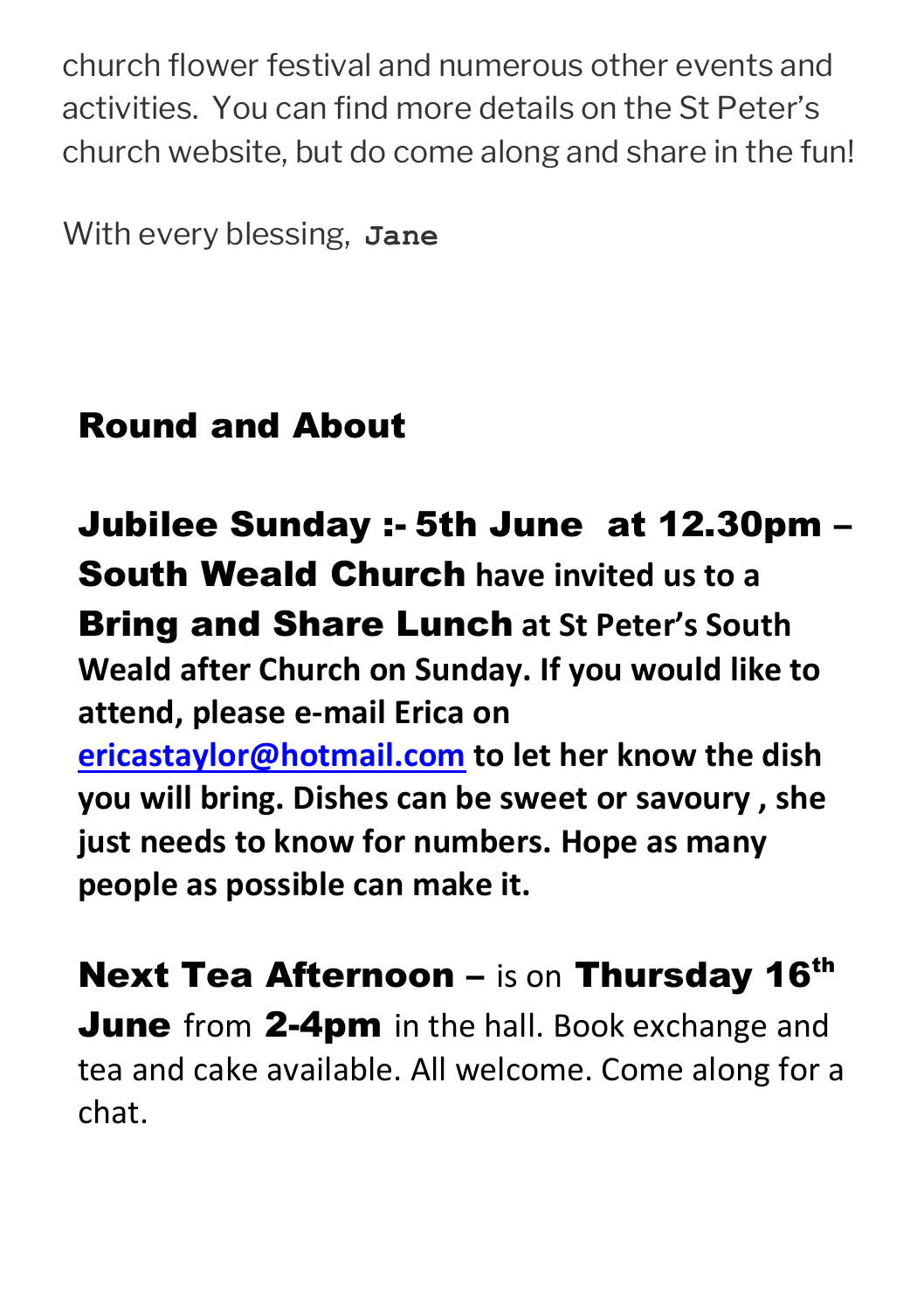**Summer Fun Day – this year is on Saturday** 18<sup>th</sup> June from 1.00-4.30pm outside in the grounds if the weather is good.

Before the day, we would be grateful for donations of good toiletries, bric-a-brac, books, CD's. toys and nearer the times plants and cakes. We will have many stalls and games, including a bouncy castle and bouncy bowling alley, and face painting. Offers of help to run stalls, help with cream teas in the kitchen, set up stalls and clear away afterwards would be gratefully received. Please see Pam, Clive or Nicola. Come along and bring the family for a good afternoon out and pray for good weather.

**Jumble Sale**;- The jumble sale made £483. Thanks to all who helped in any way, those who gave jumble and those who bought items. All jumble was cleared either to the dealer or the tip , ready for fresh jumble in August. If you have items for the next sale – these can be brought to church on Sundays or ring 01277 215619 to arrange other times. Thankyou

Manna Meals – Coffee Morning - 11th June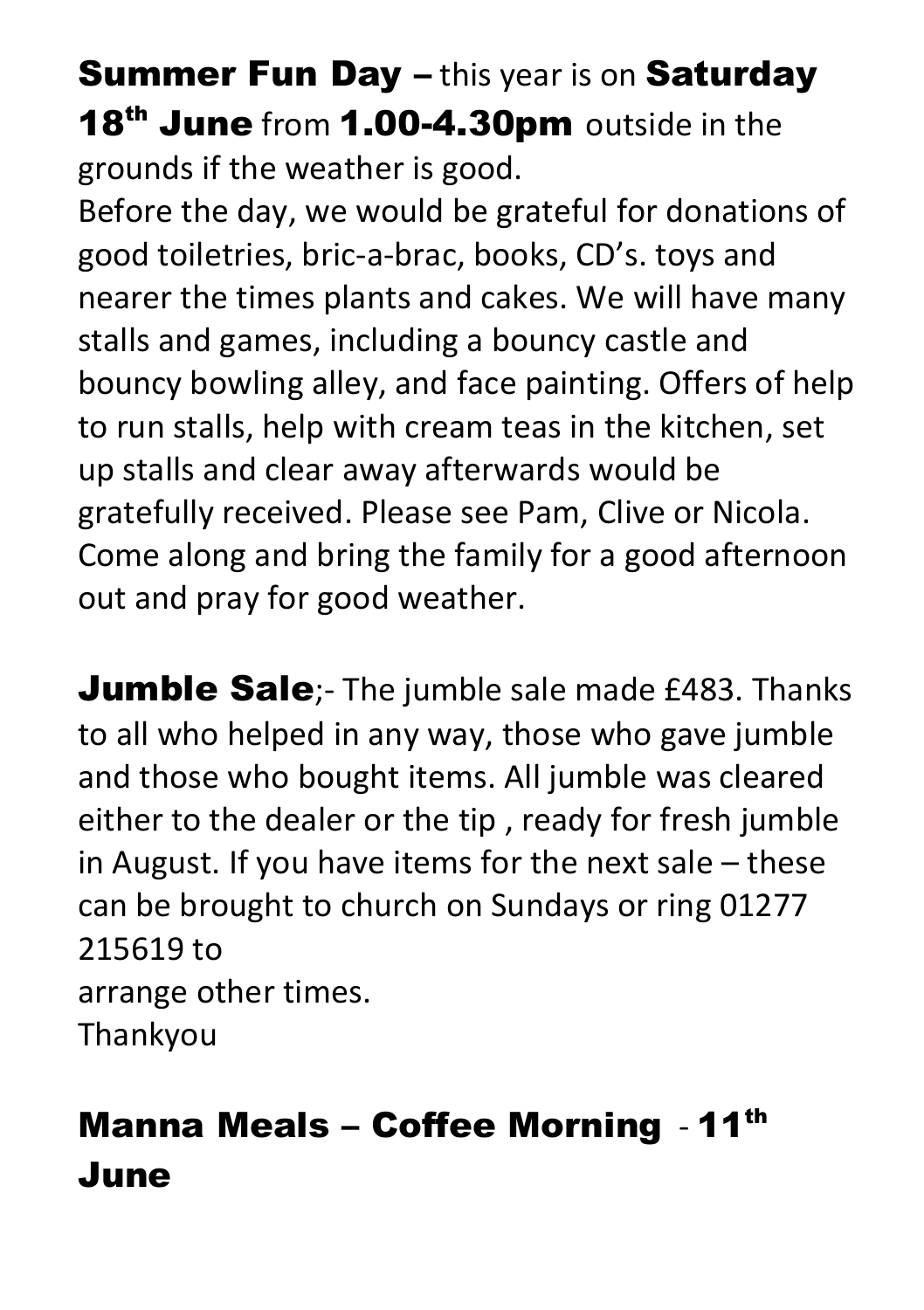**10-12pm** Free coffee, tea and cake and friendly

chat.



#### **FUNDRAISING REPORT**

Our jumble sale in May was very well attended and nearly £500 raised. Thank you very much to all who helped set up, serve customers and clear away at the end. This is an amazing total and worth all the hard work!

This month we have our Fun afternoon on 18th from 1pm-4pm. Do pop along and browse the stalls, have tea and cake or try out the inflatables. Our popular book stall will be there and also face painting. We are hoping to have some matched funding for this event so every £1 we raise will be doubled. Please bring along friends, neighbours and relatives to this fun event. If you can spare an hour to help us set up or help on a stall for a short while I would love to hear from you. We can only put on events like this if we have support from people to help so please do contact me if you can lend a hand in any way. Thank you

NICOLA PARRY 01277 215179 07769646544 [nicolaparry51@hotmail.com](mailto:nicolaparry51@hotmail.com)

ST GEORGE'S CHURCH FOOD HUB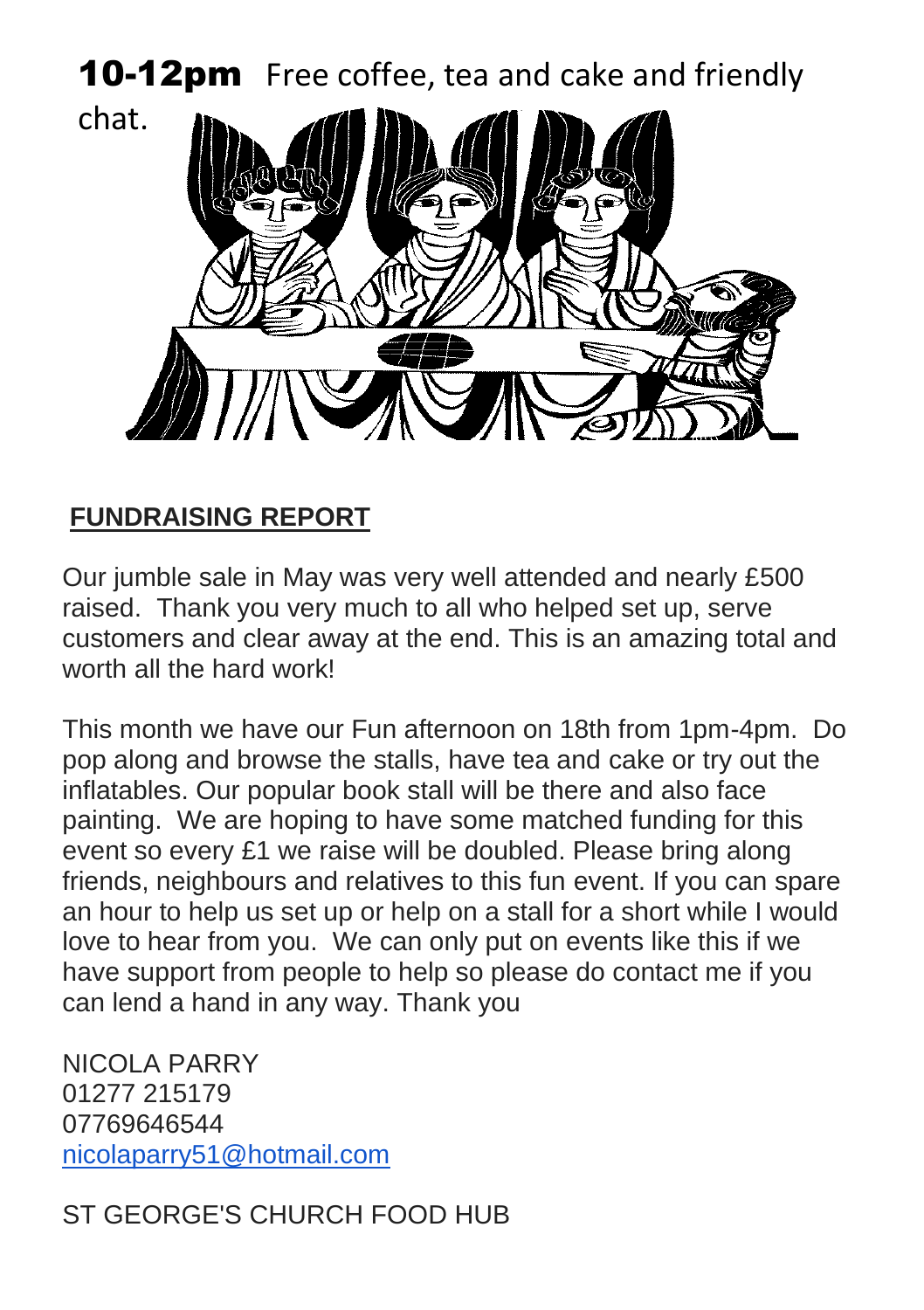Our food hub continues to be busy on a Saturday morning. We are serving between 20-30 families each week. We thank some of the local Greenshaw residents who answered our plea for help clearing away each week. They do this on a rota now which is a massive help to us. If you are interested in joining this rota to help for an hour once a month please let me know. We are still in need of someone to lead our team of volunteers once a month 8.30- 12ish. If you would be willing to do this or would like more information then please contact me or Lesley. We are always in need of carrier bags/egg boxes and donations of food - if you have any these can be left on top of the freezers anytime. We are having a jubilee theme to our food hub on 4th June (10-12noon). Children's crafts, jubilee cup cakes etc do pop along if you d like to join in. We also welcome Manna Meals on 11th June for one of their scrumptious coffee and cake mornings 10-12. Everyone is welcome to both events so please do pop along if you can.

We sold over 100 anagram sheets at Easter and the hamper was won by Josie from Hutton.

Thank-you to all who took part, and all who gave items for the hamper.

NICOLA PARRY 01277215179 07769646544 [Nicolaparry51@hotmail.com](mailto:Nicolaparry51@hotmail.com)

Get [Outlook for iOS](https://aka.ms/o0ukef)

#### **Building Work**

**The porch is now complete, the snagging has been finished and the final account paid. This was a little more than we anticipated as we had Masterform polymer replacements mad e for the lead over the rear door.**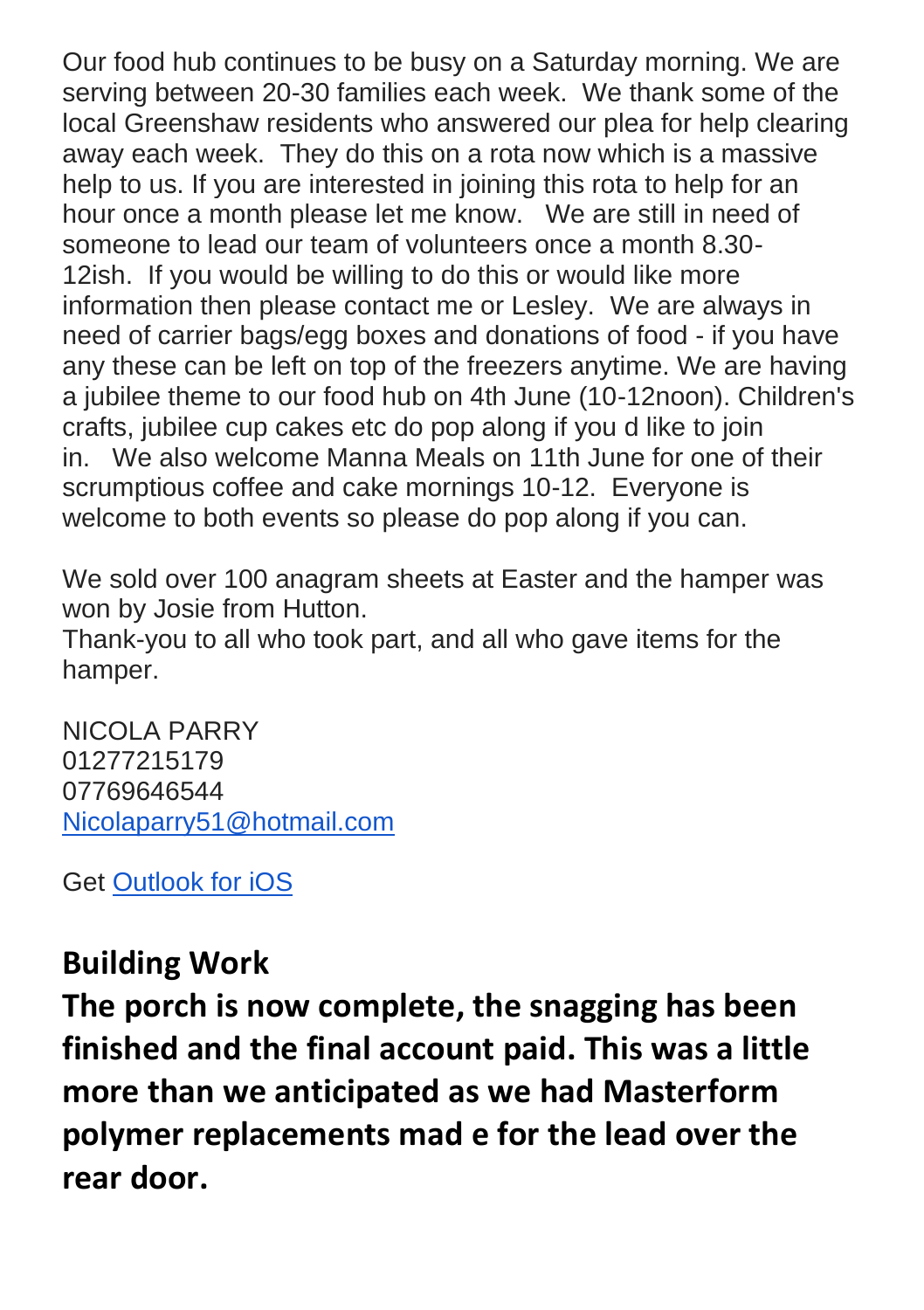**Our next task is to re-render the cracked rendering on the upper roof by the bell tower. We have a quote for £1790 to complete this and need to find the money. If anyone would like to make a donation to this it would be gratefully received and help us to pay this bill. Thankyou.**



| Finance report as at<br>29/4/22                                                                                                                                      |                                 |                                    |                                |
|----------------------------------------------------------------------------------------------------------------------------------------------------------------------|---------------------------------|------------------------------------|--------------------------------|
| Expenditure                                                                                                                                                          |                                 |                                    |                                |
| Type of payments                                                                                                                                                     | What we expect<br>to pay/Budget | What we<br>have paid at<br>29/4/22 | Comments/highlights            |
| Day to day running costs<br>(heat/light/water,<br>stationery, services,<br>insurance, printing,<br>vicars expenses, small<br>works to the fabric of<br>the building) | £<br>10,487                     | f<br>2,667                         |                                |
| Central costs e g cost of<br>housing, salary, pension<br>(Parish Share)                                                                                              | $\mathbf{f}$<br>29,654          | $\mathbf{f}$<br>8,339              | Parish share 85% paid to date. |
| Costs for<br>Mission/Outreach eg<br>Sunday School, Easter<br>Cards etc                                                                                               | $\mathbf{f}$<br>600             | £                                  |                                |
| <b>Charitable Donations</b>                                                                                                                                          | £<br>400                        | £                                  |                                |
| Total                                                                                                                                                                | £<br>41,141                     | £<br>11,006                        |                                |
| Income                                                                                                                                                               |                                 |                                    |                                |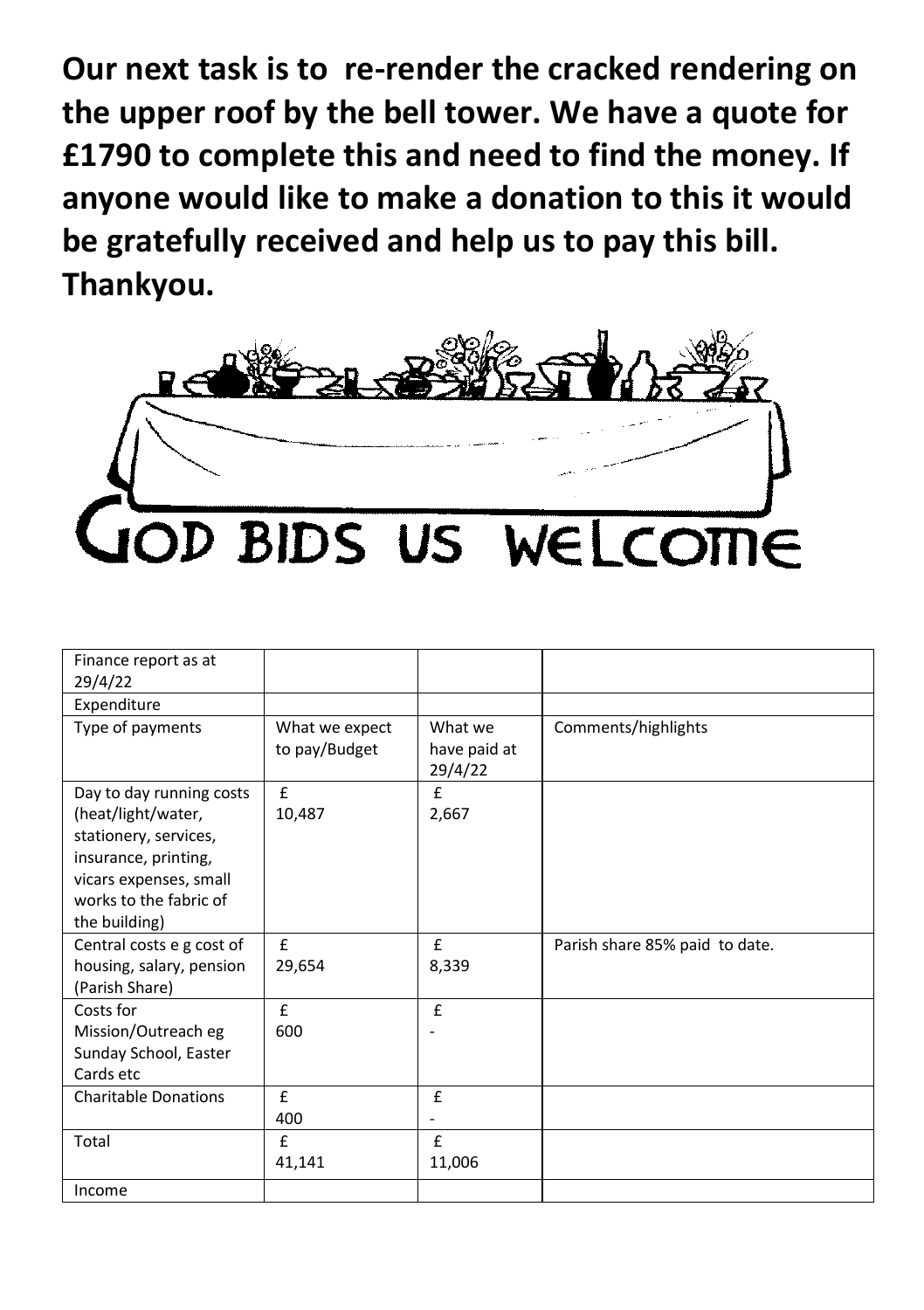| Type of Income                                                                                          | What we expect                           | What we<br>have received      |                         |       |
|---------------------------------------------------------------------------------------------------------|------------------------------------------|-------------------------------|-------------------------|-------|
|                                                                                                         | to receive/budget                        | to date                       |                         |       |
| Planned income from<br>regular giving schemes e<br>g bank standing order                                | £<br>11,900                              | £<br>3,990                    |                         |       |
| Income we hope to get                                                                                   | $\mathbf{f}$                             | $\mathbf{f}$                  |                         |       |
| but cannot guarantee or<br>plan for e g collections,<br>one off donations, fees<br>for special services | 13,741                                   | 1,987                         |                         |       |
| Tax refund from Gift<br>Aided donations                                                                 | £<br>5,500                               | £<br>1,667                    |                         |       |
| Fund raising                                                                                            | £<br>10,000                              | £<br>3,749                    | Quiz/Fun Day/BBQ/Jumble |       |
| Total                                                                                                   | £<br>41,141                              | £<br>11,393                   |                         |       |
| Current general fund<br>bank balance                                                                    |                                          |                               | £                       | 6,897 |
| Other funds                                                                                             | Raised in October                        | Spent in<br>October           | Balance                 |       |
| Restricted funds*                                                                                       |                                          |                               |                         |       |
| <b>Fabric Fund</b>                                                                                      |                                          | £                             | £                       | 4,170 |
| Vicar and Churchwarden                                                                                  | $\mathbf{f}$<br>$\overline{\phantom{a}}$ | £<br>$\overline{\phantom{a}}$ | £                       | 293   |
| Designated funds                                                                                        |                                          |                               |                         |       |
| Food Hub                                                                                                |                                          |                               | £                       | 8,586 |
| <b>Fabric Fund</b>                                                                                      | £                                        | £                             | £                       | 2,971 |

### Obituary :- Brenda Teeder

Brenda Teeder was a faithful member of St George's Church for many years. With her husband Trevor and two sons Mark and Adam she lived in the parish, worked at the Ursuline High School and had numerous contacts with 1<sup>st</sup> Warley Scout group.

Once she retired, she enjoyed embroidery and tapestry, joined Brentwood U3A, and kept up contact with her many friends. She was a PCC member and Churchwarden for Father Jenkins and a regular church attender. Brenda always helped out at Church events and Fr Jenkins gave her the title 'The Queen of The Raffle' especially at our Christmas Bazaars.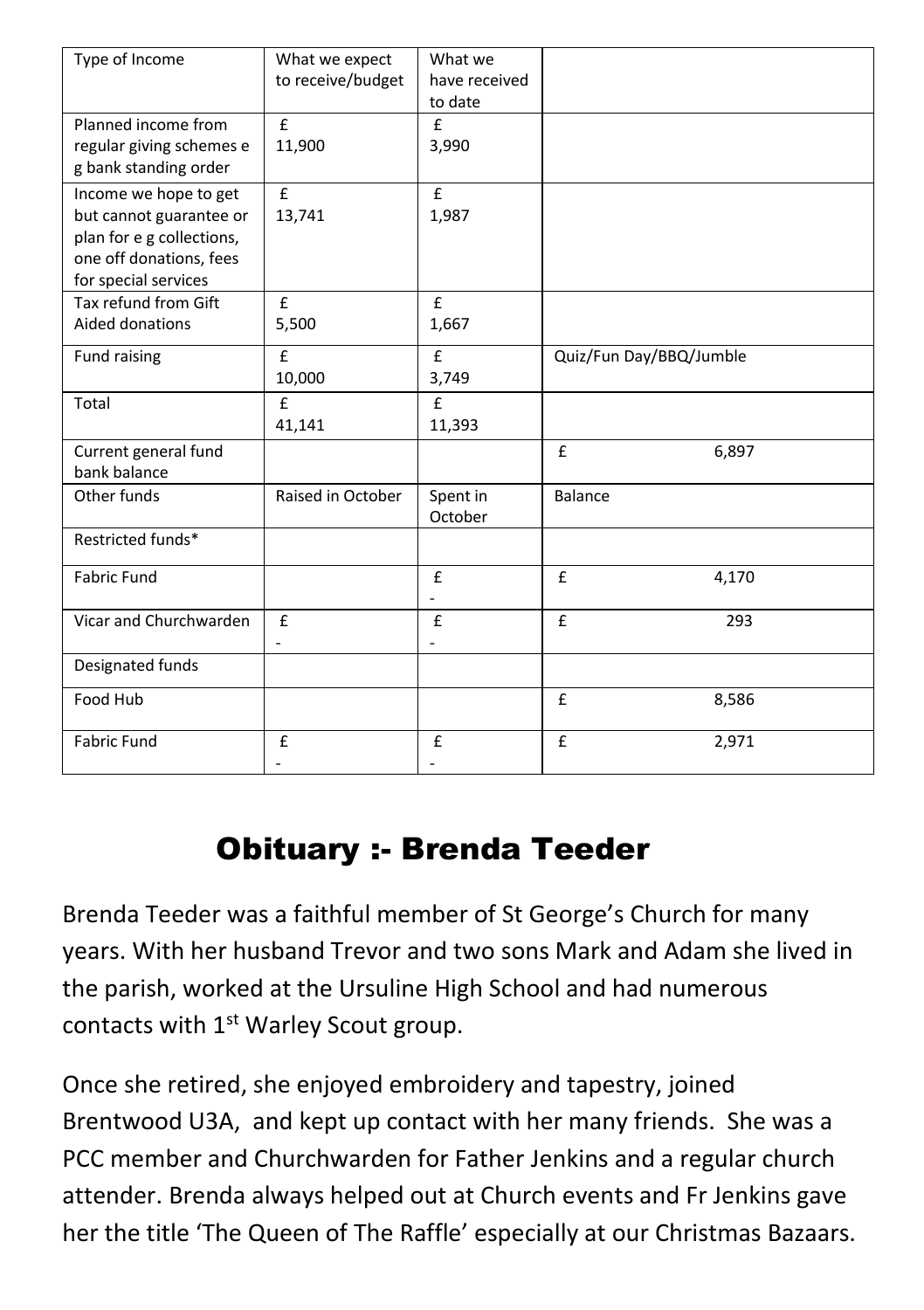As she got older she developed arthritis and Parkinson's disease , but was always cheerful and coped with her difficulties. Eventually she moved from the flats in Warescot Road to Queens House in Brentwood , sheltered housing, and she took part in the activities there, Bingo and Quiz afternoons. When she could no longer attend St George's , she would walk across the road to St Thomas's and eventually dementia stopped her doing this and she moved to a nursing home. Brenda will be missed by her family and many friends who knew her, and our thoughts go out to her family.

Brenda passed away on 20<sup>th</sup> May and her Funeral will be at St George's Church on Thursday  $16<sup>th</sup>$  June at 3pm and followed by Bently Crematorium for the committal.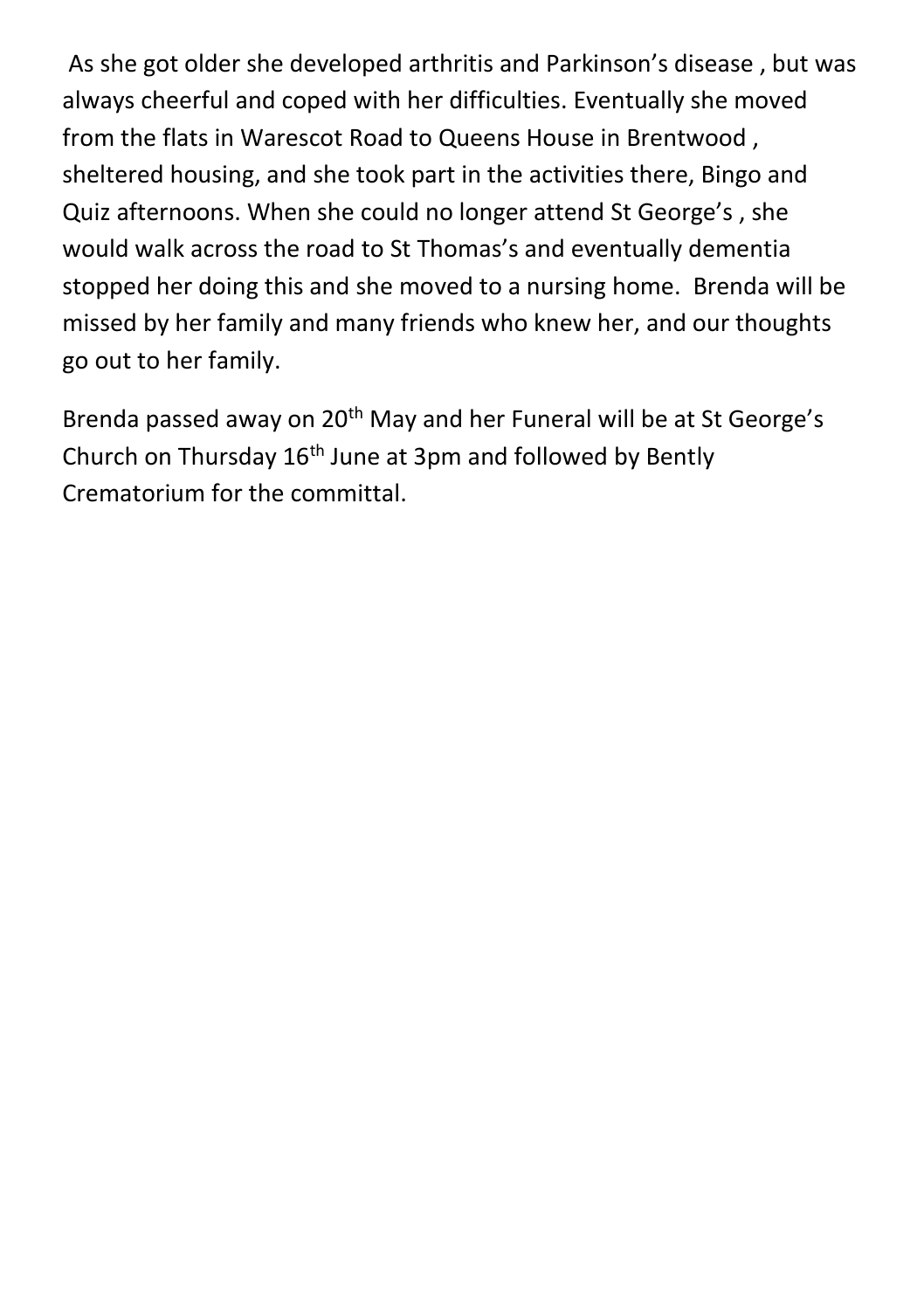|                               | 5 <sup>th</sup> June          | 12th June                                  | 19th June                                                  | 26th June                                                  | 3rd July                                                   |
|-------------------------------|-------------------------------|--------------------------------------------|------------------------------------------------------------|------------------------------------------------------------|------------------------------------------------------------|
| 11.15am                       | Pentecost                     | <b>Trinity</b>                             | 1 <sup>st</sup> Sunday after<br><b>Trinity</b><br>Proper 7 | 2 <sup>nd</sup> Sunday after<br><b>Trinity</b><br>Proper 8 | 3 <sup>rd</sup> Sunday after<br><b>Trinity</b><br>Proper 9 |
| 1 <sup>st</sup> reading       | Acts 2:1-21<br>Mr Bell        | Proverbs 8:1-4,<br>$22 - 31$<br>Miss Smith | Isaiah $65:1-9$<br>Mr Bell                                 | 1Kings 19: 15-16,<br>19-end<br>Mrs Tanner                  | 2 Kings 5: 1-14<br>Miss Smith                              |
| 2 <sup>nd</sup> reading       | Romans 8:14-17.<br>Mrs Tanner | Romans 5:1-5<br>Mrs Wood                   | Galatians 3:23-<br>end<br>Mr Sitch                         | Galatians 5: 1, 13-<br>25<br>Mr Sitch                      | Galatians 6[1-6] 7-16<br>Mrs Wood                          |
| Welcomers                     | Bob & Pam                     | Bob & Pam                                  | Bob & Pam                                                  | Bob & Pam                                                  | Bob & Pam                                                  |
| <b>Prayer of</b><br>faithful  | Carolyn                       | Grahame                                    | Beverley                                                   | Clive & Lesley                                             | Carolyn                                                    |
| <b>Collection</b><br>Counters | Clive & Angela                | Angela & Kath                              | Clive & Kath                                               | Angela & Kath                                              | Clive & Angela                                             |
| 6.30pm 1st<br><b>Reading</b>  | To be decided<br>on day       | No Service                                 | To be decided<br>on day                                    | No Service                                                 | No Service                                                 |
| 6.30pm 2nd<br>reading         | $\mathbf{u}$<br>$\mathbf{u}$  |                                            |                                                            |                                                            |                                                            |